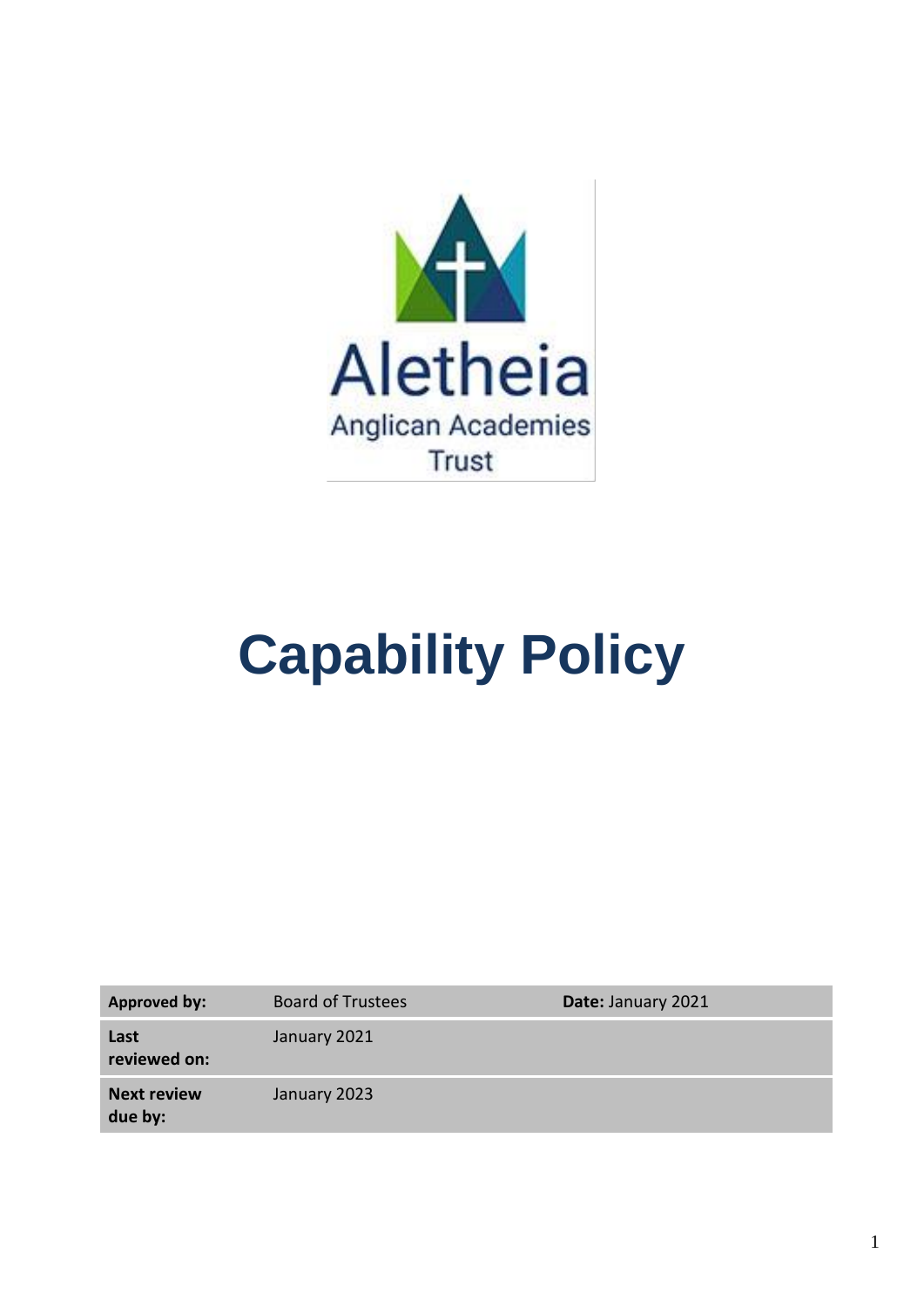## **Contents**

## **Introduction**

## **Policy**

- Purpose
- Application of the Policy

## **Capability Procedure**

- Early Action to Address Performance Concerns
- Formal Capability meeting
- Monitoring and Review period
- Formal review meeting
- Decision meeting
- Decision to dismiss
- Dismissal
- Appeal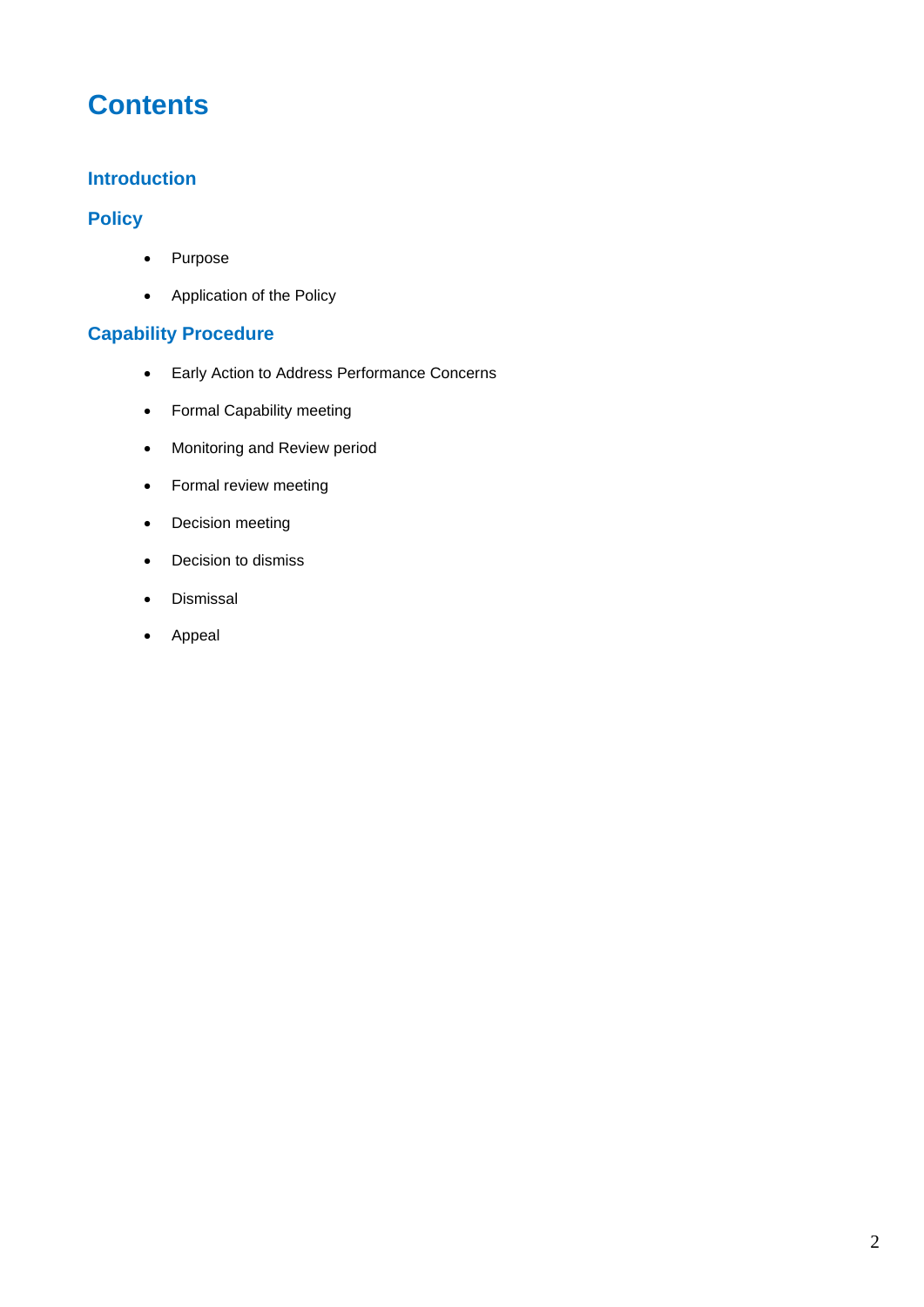## **Introduction**

Schools and local authorities must stay within the legal framework set out in relevant legislation that affects all employers (for example legislation on equality, employment protection and data protection).

Schools and local authorities must have a policy covering all staff which deals with lack of capability.

This policy sets out the formal capability procedure and reflects the ACAS Code of Practice on disciplinary and grievance procedures. Capability procedures apply to employees about whose performance there are serious concerns that the Staff Performance Management Policy has been unable to address.

#### **Policy for appraising support staff performance and dealing with capability issues**

The Board of Trustees of the Aletheia Anglican Academies Trust (AAAT) adopted this policy in January 2021 (to be adopted by each Trust school) and it supersedes any previous policy for appraising support staff performance and dealing with capability issues.

The policy will be reviewed every 2 years, or earlier if there is a need, in conjunction with union representatives, but the CEO of the Trust will monitor the operation and effectiveness of each school's (within the AAAT) appraisal arrangements on a regular basis.

#### **Purpose**

This policy sets out the arrangements that will apply when employees fall below the levels of competence that are expected of them.

## **Application of the policy**

The policy sets out the formal capability procedure which applies to staff about whose performance there are serious concerns that the Staff Performance Management Policy has been unable to address.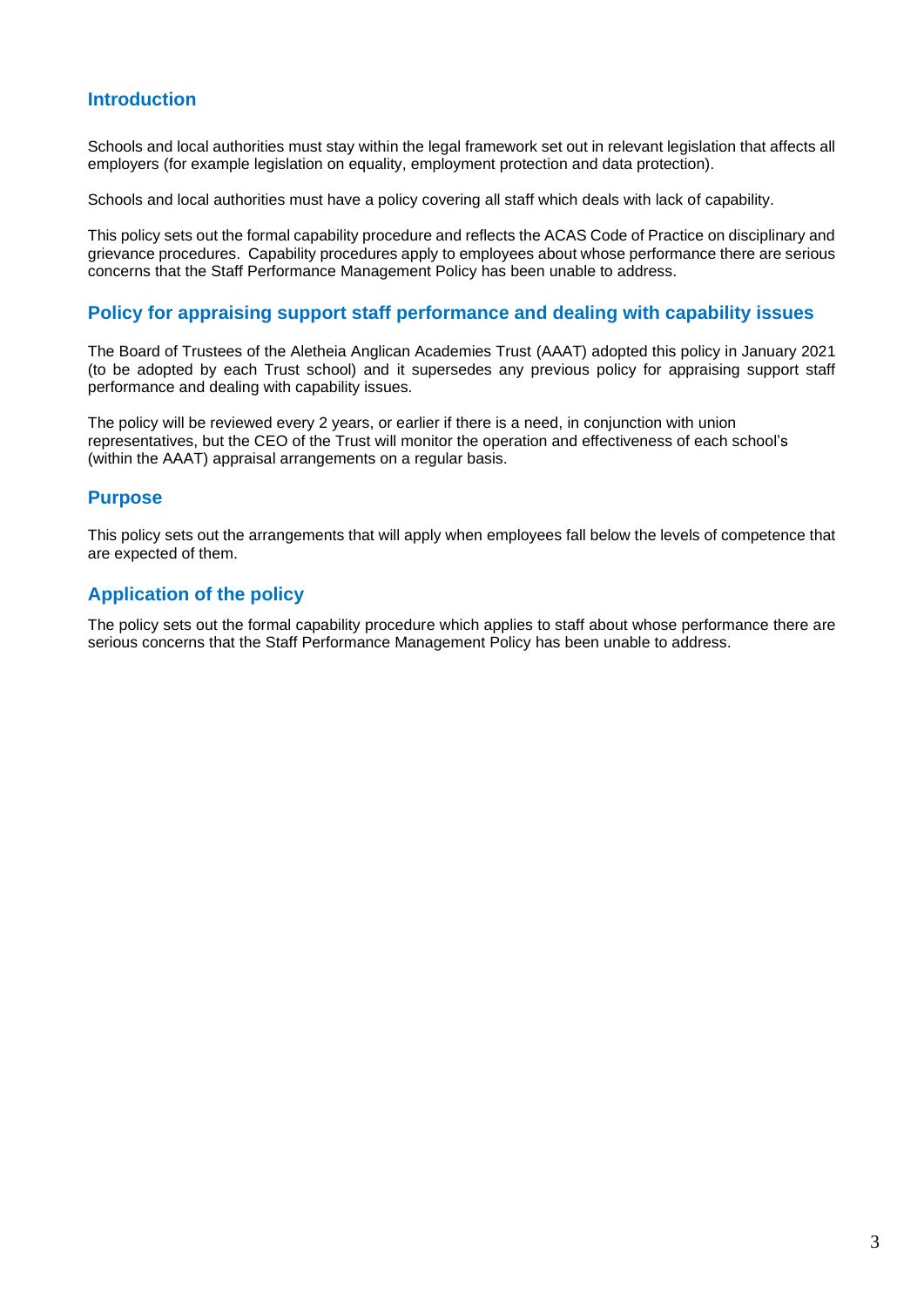## **Capability Procedure**

#### **Please note:**

This is a model policy for the effective management of staff in schools or academies where there are concerns regarding individual performance that appear to be attributable to skills, qualifications or competence that are below the required standard for the school/academy.

This is a model policy that has been developed in partnership between key advisors from SPS and KCC's Education, Learning and Skills directorate. All trade unions and professional associations recognised by KCC have been consulted in the development of this policy.

Consequently, schools and academies considering using this model policy should ensure there is adequate consultation with their own school-based trade union representatives.

The LA/KCC requires Community and Voluntary Controlled schools to use either this model policy or the national model developed and available from the DfE. It is expected that Foundation schools will not significantly depart from either of these documents. However, there are other model documents available to schools and academies to use as a reference in the drafting of their policy, for example from some trade unions/professional associations. HR consultants will be able to fully support and advise a school or an academy irrespective of the policy/procedure that is adopted.

### **Introduction**

Good management with clear expectations and appropriate support will go a long way towards addressing weaknesses in performance. Early identification of problems through performance review and monitoring in line with the Staff Performance Management Policy will help avoid the need for formal procedures.

In many cases, sufficient improvement can be achieved through positive intervention and appropriate support within informal discussions. It is therefore important that all reasonable support, including advice, coaching and further training, where appropriate, should be explored via informal standard setting discussions (para 3.1) before resorting to the formal procedure (para 4).

However, if it is reasonably believed that either the use of the informal discussions is unlikely to have the desired impact on performance, and that the employee has already been made aware of the concerns from discussions in the appraisal process, or that the level of performance is very serious with regard to pupil progress or/and behaviour, then the process can move direct to the formal procedure as set out in paragraph 4 below.

## **Aim and Scope of the Procedure**

The primary aim of this procedure is to assist and support employees whose performance is causing concern to attain the standards required. This is essential in the provision of the highest standards of education and care of children/students.

However, this procedure also enables the Academy to take essential management action, including dismissal, within reasonable timescales in respect of employees whose performance continues to fall short of the required standards.

This procedure does not apply to staff during probationary periods as any performance (or conduct) concerns should be dealt with as part of the supervision and induction for new staff.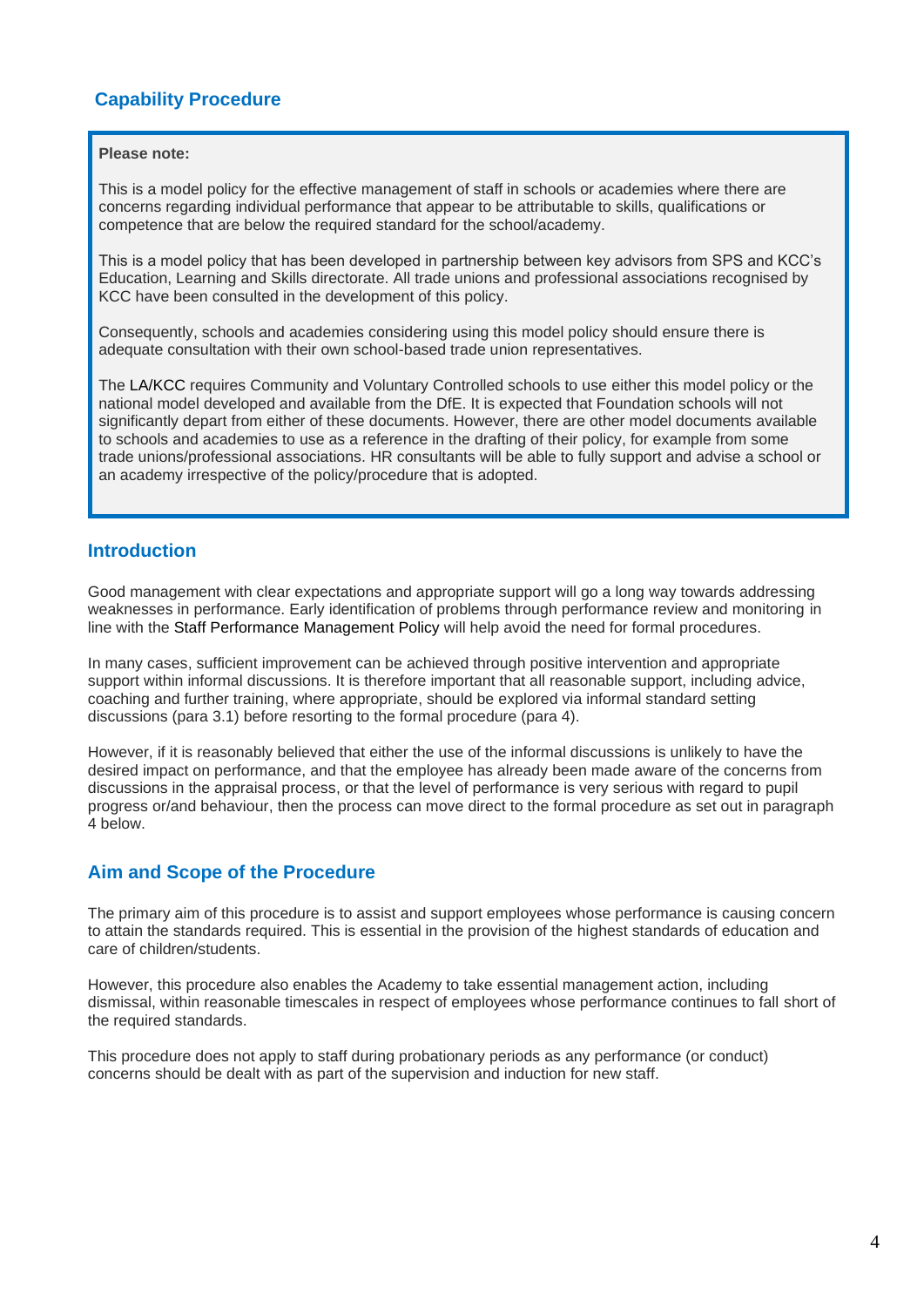## **Early Action to Address Performance Concerns**

#### **Informal Standard Setting Discussion**

Appraisers have a responsibility to maintain professional contact and dialogue with their Appraisees through the staff performance management process, to clarify expectations, discuss performance issues and to provide support including coaching, advice and (where relevant) observation with constructive feedback.

Where the performance of an Appraisee continues to give concern and the professional dialogue does not appear to be effective, then the discussion should move to a Standard Setting meeting.

This remains an informal part of the procedure, although the meeting will be structured, and a note of the discussion and outcome will be recorded. The purpose of the meeting is to explore reasons for the performance concerns, discuss targets for improvement alongside a programme of support.

The meeting may be conducted by the Appraiser, or if appropriate the matter may be referred to a more senior member of the School's Leadership Team/Headteacher.

The employee should be given reasonable written notice, good practice being up to five working days' notice, of the meeting to prepare and give them the opportunity obtain someone suitable such as a workplace colleague or trade union representative to accompany him/her to the meeting if required.

The standard setting meeting must address the following issues clearly and fully:

- a) The areas of performance that are causing concern and the evidence or information that leads to this view.
- b) The expected standards of performance.
- c) An opportunity for the employee to respond or to provide any relevant information relating to the concerns.
- d) Clear targets to establish whether the required standards have been achieved.
- e) Ongoing support, advice, guidance and appropriate training.
- f) Timescales in which performance is expected to improve.
- g) Arrangements for the monitoring/assessment of performance.
- h) Arrangements including a date for assessment at the end of the review period.

Targets set within this discussion should be proportionate in number, reasonable in expectations with clear success criteria and a focus on development.

It is essential that the employee is made fully aware that the process could move to the formal procedure should performance not improve to the required standard. In the light of this potential implication it could be of benefit to both manager/appraiser and employee to permit the involvement of a workplace colleague or trade union representative. However, this would not impact upon the status or purpose of the meeting.

The timescale for the review period will need to reflect all the circumstances of the situation.

The employee will be given a copy of the notes of the meeting and this will include a record of the arrangements set out in a) to h) above.

#### **Early Stage Review**

At the end of this informal review period a meeting to discuss progress will be held with the employee. This meeting will best be conducted by the person who was involved in the standard setting discussion, where possible.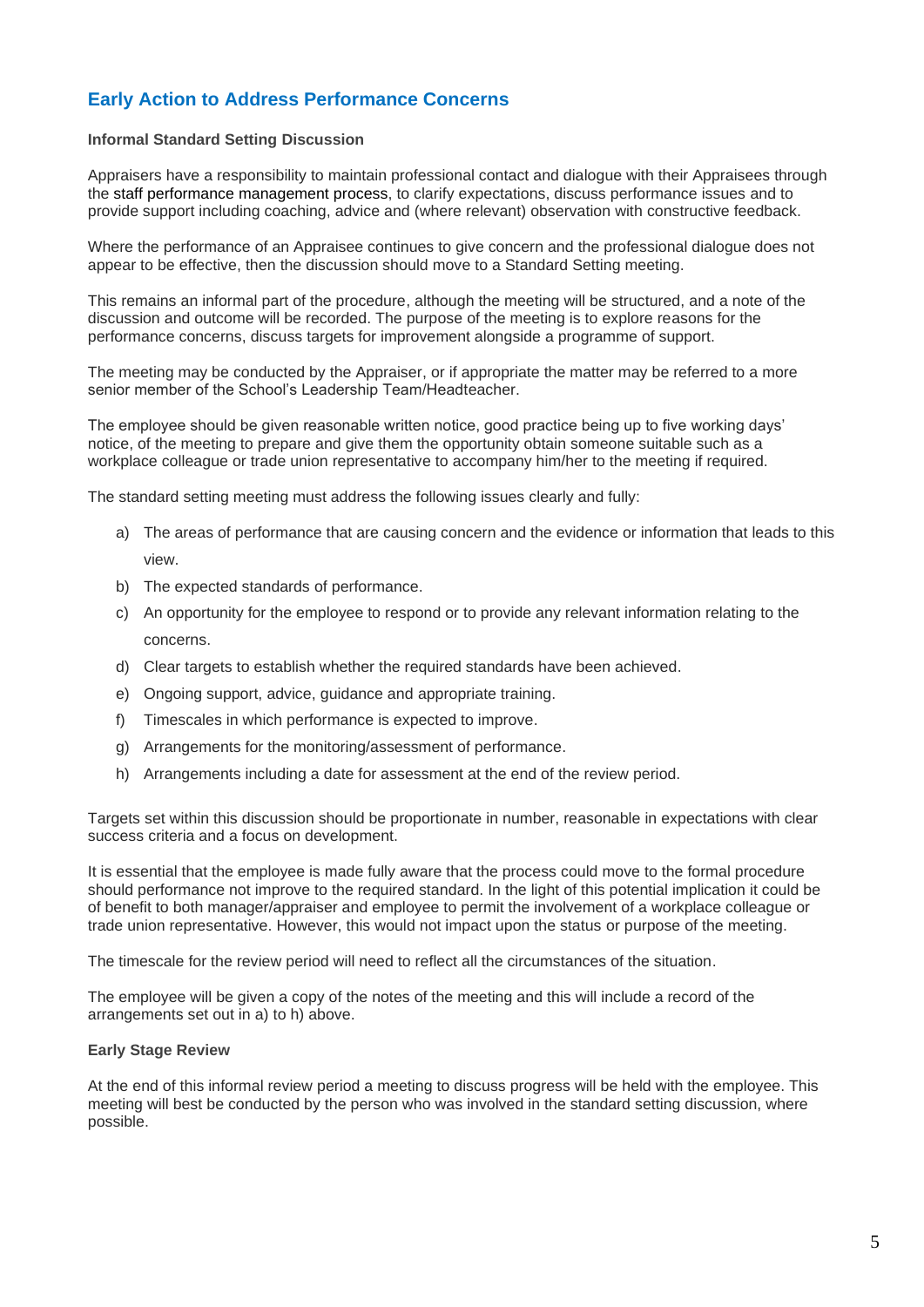The employee will be informed that

- a) His/her performance has improved to an acceptable standard and there will be no further requirement for monitoring against the standards set. It may, however, be advisable that ad hoc, informal checking continues for an agreed period of time to ensure that the improved performance is truly embedded, or
- b) There has been some improvement and it is a believed that a short extension of the informal standard setting process should be sufficient to enable the employee to reach the standards expected, or
- c) His/her performance has not reached an acceptable standard and it is considered appropriate to move into the formal procedure. This will require a formal capability meeting to be arranged.

## **Formal Capability Procedure**

#### **Formal Capability Meeting**

At least ten working days' notice will be given of the formal capability meeting.

The written notification will contain sufficient information about the concerns regarding the performance (initially addressed with the employee through the usual performance management process) and their possible consequences to enable the employee to prepare to answer the case at a formal capability meeting. It will also contain copies of any written evidence (unless previously provided); the details of the time and place of the meeting; and will advise the teacher of their right to be accompanied by a workplace colleague or trade union representative. If the trade union representative is not able to attend a meeting on the date given, an alternative date will be arranged within 5 working days of the original meeting date.

This meeting is intended to establish the evidence regarding the performance concerns. It will be conducted by the Chair of Governors (for Headteacher capability meetings) or Headteacher (for other staff)*.*

The meeting allows the employee to respond to the concerns about their performance and to make any relevant representations. This may provide new information or a different context to the information/evidence already collected.

The person conducting the meeting may conclude that there are insufficient grounds for pursuing the capability issue formally and that it would be more appropriate to continue to address the remaining concerns through the appraisal process or through other informal means. In such cases, the formal capability procedure will come to an end.

The person conducting the meeting may also adjourn the meeting if appropriate, for example if they decide that further investigation is needed, or that more time is needed in which to consider any additional information such as new evidence indicating that personal circumstances could be a significant contributory factor. In other cases, the meeting will continue.

During the meeting, or any other meeting which could lead to a formal warning being issued, the person conducting the meeting will:

- a) Identify the professional shortcomings, for example if an employee is not meeting one or more of the relevant professional standards.
- b) Give clear guidance on the improved standard of performance needed to ensure that the employee can be removed from formal capability procedures (this may include a re-focus of the objectives on the specific weaknesses that need to be addressed, any success criteria that might be appropriate and the evidence that will be used to assess whether or not the necessary improvement has been made).
- c) Explain the support that will be available to help the employee improve their performance.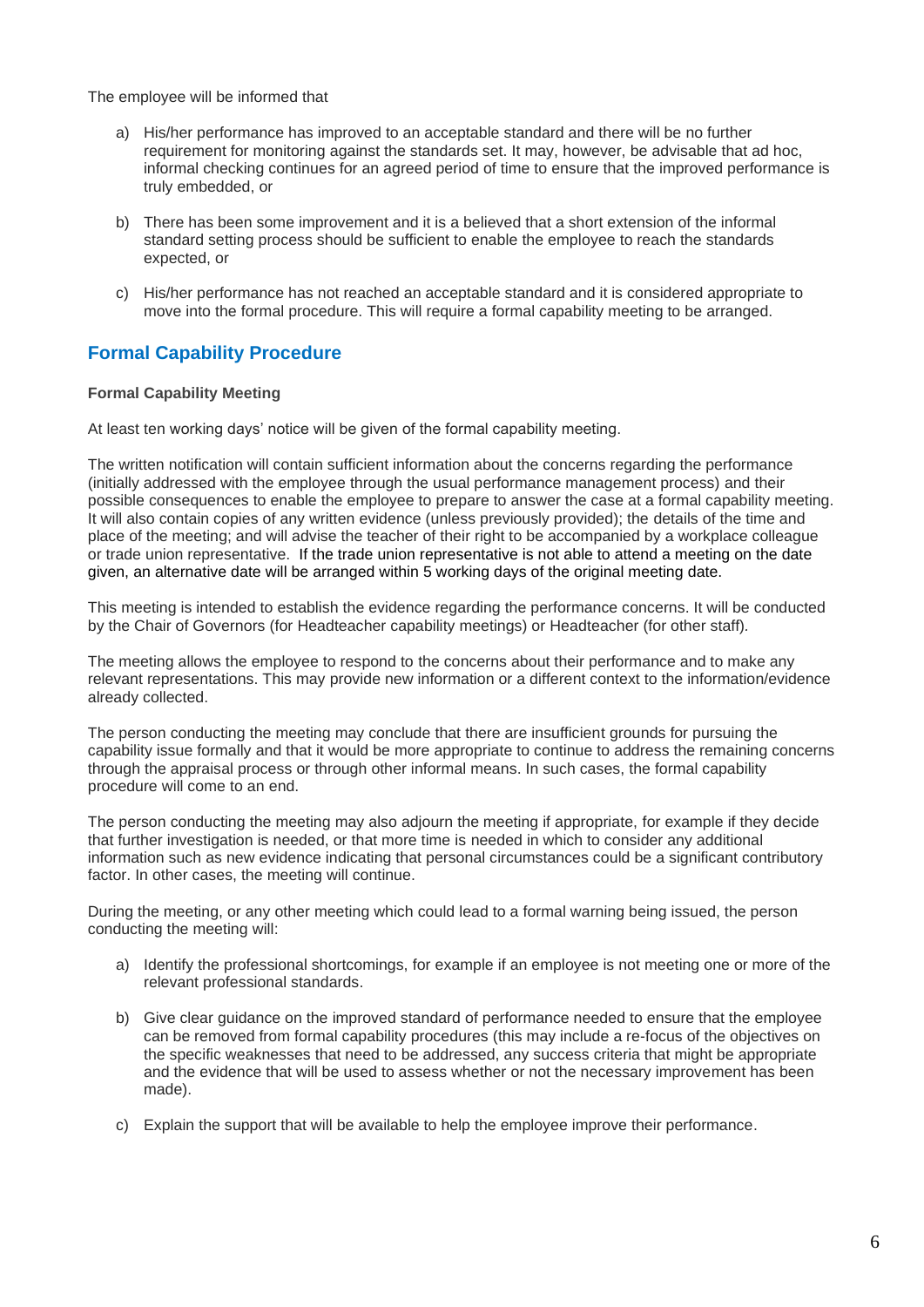- d) Set out the timetable for improvement and explain how performance will be monitored and reviewed. The timetable will depend on the circumstances of the individual case. (*It is for the school to determine the set period. It should be reasonable and proportionate, but not excessively long, and should provide sufficient opportunity for an improvement to take place)*.
- e) Warn the employee that the outcome may be a first formal warning and that failure to improve within the set period could lead to dismissal, and, in very serious cases, the first warning given may be a final warning that failure to improve within the set period could lead to dismissal.

Notes will be taken of formal meetings and a copy sent to the employee, normally within 5 working days. Where a warning is issued, the employee will be informed in writing of the matters covered in the bullet points above, given information about the timing and handling of the review stage, and the procedure and time limits for appealing against the warning. The exact date after which the warning will expire will be specified.

The employee should be provided with a clear, written action plan to confirm the objectives, the support being provided and the arrangements for monitoring, review and success criteria.

#### **Monitoring and review period following a formal capability meeting**

A performance monitoring and review period will follow the formal capability meeting. Formal monitoring, evaluation, guidance and support will continue during this period. The employee will be invited to a further formal review meeting.

#### **Formal review meeting**

As with formal capability meetings, at least five working days' notice will be given and the written notification will give details of the time and place of the meeting and will advise the employee of their right to be accompanied by a workplace colleague, a trade union official or a trade union representative who has been certified by their union as being competent. If the trade union representative is not able to attend a meeting on the date given, an alternative date will be arranged within 5 working days of the original meeting date. The school may also invite attendance of a professional officer to advise the panel on details of the procedure.

If the person conducting the meeting is satisfied that the employee has made sufficient improvement, the capability procedure will cease, and the appraisal process will re-start. It may be necessary to revise appraisal objectives to ensure achievability within the remaining time period.

#### In other cases:

If some progress has been made and there is confidence that more is likely, it may be appropriate to extend the monitoring and review period.

If no, or insufficient improvement has been made during the monitoring and review period, the employee will receive a final written warning.

Notes will be taken of formal meetings and a copy sent to the member of staff within 10 working days. The final written warning will be consistent with any previous warnings that have been issued.

Where a final warning is issued, the member of staff will be informed in writing that failure to achieve an acceptable standard of performance (within the set timescale) may result in dismissal, and given information about the handling of the further monitoring and review period and the procedure and time limits for appealing against the final warning. The employee will be invited to a decision meeting.

#### **Decision meeting**

As with formal capability meetings and formal review meetings, at least ten working days' notice will be given and the written notification will give details of the time and place of the meeting and will advise the employee of their right to be accompanied by a companion who may be a colleague, a trade union official, or a trade union representative who has been certified by their union as being competent. If the trade union representative is not able to attend a meeting on the date given, an alternative date will be arranged within 5 working days of the original meeting date. The school may also invite attendance of a professional officer to advise the panel on details of the procedure.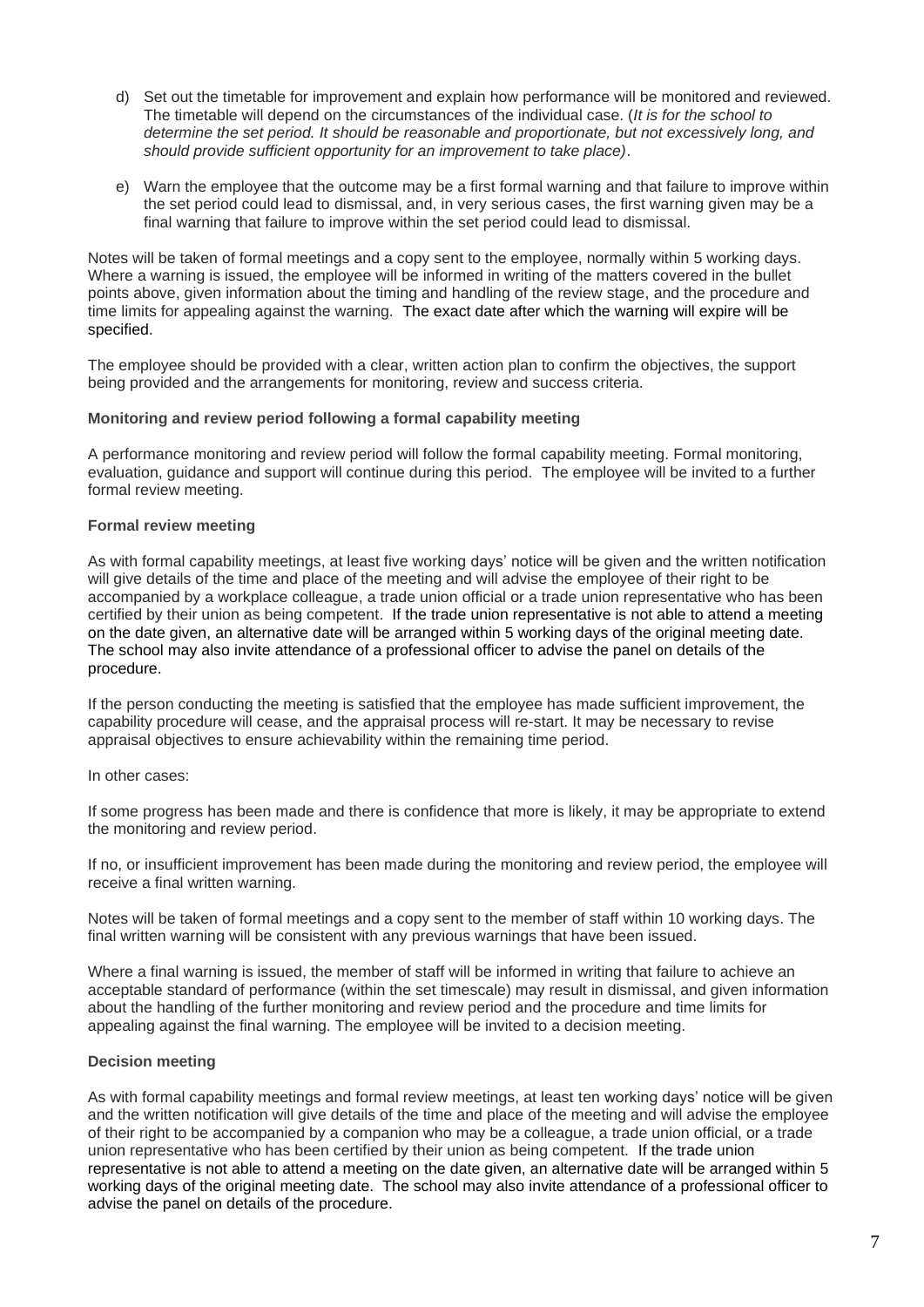The evidence of underperformance will be considered and the employee and/or their representative will be able to offer explanation and/or refutation of the allegations, the outcome of which will either be the conclusion of the procedure, further support, or move to dismissal.

If an acceptable standard of performance has been achieved during the further monitoring and review period, the capability procedure will end, and the appraisal process will re-start. It may be appropriate to provide a short period of informal monitoring outside of the formal process to ensure that the improved performance is fully embedded.

If performance remains unsatisfactory and the evidence is that the employee is unlikely to attain the standard expected within a reasonable timescale, then a decision or recommendation to the Governing Body will be made that the employee should be dismissed or required to cease working at the school.

The power to dismiss staff in this school rests with the Headteacher.

The employee will be informed as soon as possible in writing within five working days of the decision meeting of the reasons for the dismissal, the date on which the employment contract will end, the appropriate period of notice and their right of appeal.

#### **Appeal**

If an employee feels that a decision to dismiss them, or other action taken against them*,* is wrong or unjust, they may appeal in writing against the decision within ten working days of the receipt of the decision letter, setting out in full the grounds for appeal.

Appeals will be heard without unreasonable delay, usually within ten working days of receipt of appeal notice and, where possible, at an agreed time and place. The same arrangements for notification and right to be accompanied by a workplace colleague or a trade union representative will apply as with formal capability and review meetings and, as with other formal meetings, notes will be taken, and a copy sent to the employee.

The appeal will be dealt with impartially and, wherever possible, by managers or governors who have not previously been involved in the case.

The employee will be informed in writing of the results of the appeal hearing as soon as possible and unless there are exceptional circumstances this will be within ten working days.

In the event the employee does appeal against a warning, the arrangements, preparation and hearing of the appeal will not interrupt the timescales and/or capability process unless the appeal decision leads to the matter being reconsidered.

#### **Sickness**

It is important that sickness absence should not delay or avoid the use of formal capability procedures. It is in the interests of all parties to address concerns about performance without undue delay. Arrangements will normally be made to seek medical advice from an occupational health adviser to assess the employee's health and fitness for continued employment at the school.

Consideration will be given to whether poor performance may be related to a disability and, if so, whether there are reasonable adjustments that could be made to the employee's working arrangements, including changing the employee's duties or providing additional equipment or training. We may also consider making adjustments to this procedure in appropriate cases e.g. moving from this procedure to procedures used by the school to terminate the employment of the employee on the grounds of ill health.

If an employee's medical condition is not serious enough to warrant a consideration of termination of employment on the grounds of ill health, the occupational health adviser will normally be asked to assess whether an employee absent through sickness is fit enough to attend a meeting under this procedure. In the event that the employee is deemed not fit to attend a formal capability meeting s/he may present a written submission for consideration and/or be represented by a companion in her/his absence.

#### **Confidentiality**

The capability process will be treated with confidentiality.